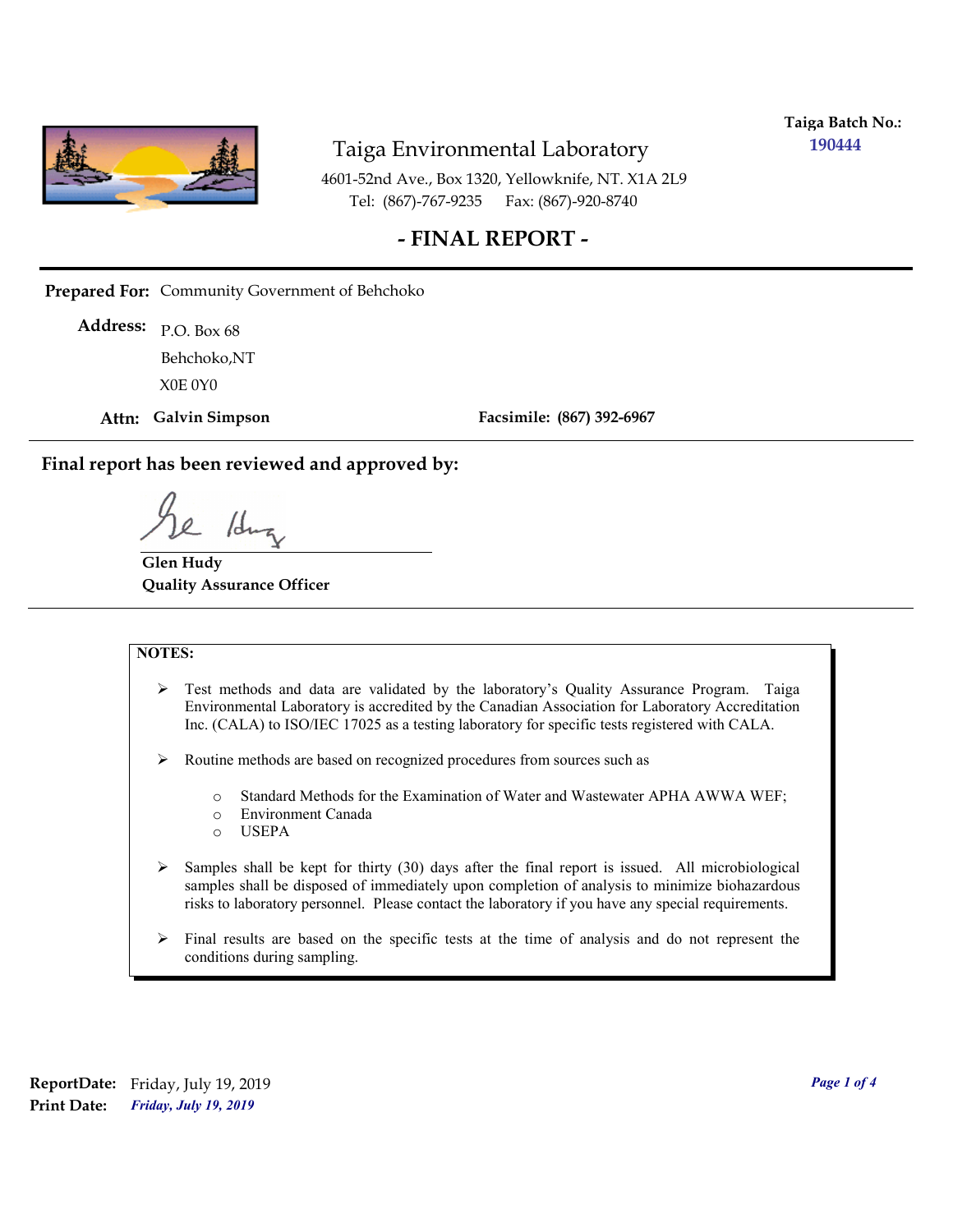

4601-52nd Ave., Box 1320, Yellowknife, NT. X1A 2L9 Tel: (867)-767-9235 Fax: (867)-920-8740

**Taiga Batch No.: 190444**

# **- CERTIFICATE OF ANALYSIS -**

## **Client Sample ID: SNP R3** Taiga Sample ID: 001

| <b>Report Status:</b>        | Final |
|------------------------------|-------|
| <b>Location:</b> Rae SNP     |       |
| <b>Sampling Time: 9:30</b>   |       |
| Sampling Date: 03-Jul-19     |       |
| Received Date: 03-Jul-19     |       |
| Sample Type: Sewage          |       |
| Client Project: W2014L3-0002 |       |

| <b>Test Parameter</b>             | <b>Result</b>         | Detection<br>Limit | Units     | Analysis<br>Date | Analytical<br>Method* | Qualifer |
|-----------------------------------|-----------------------|--------------------|-----------|------------------|-----------------------|----------|
| <b>Inorganics - Nutrients</b>     |                       |                    |           |                  |                       |          |
| Biochemical Oxygen Demand         | 6                     | 2                  | mg/L      | 03-Jul-19        | SM5210:B              |          |
| <b>CBOD</b>                       | 10                    | $\overline{2}$     | mg/L      | 03-Jul-19        | SM5210:B              | 81       |
| Chemical Oxygen Demand            | 129                   | 5                  | mg/L      | $11$ -Jul- $19$  | SM5220:D              |          |
| Nitrogen, Total                   | 4.12                  | 0.06               | mg/L      | 06-Jul-19        | ISO/TR 11905:1997(E)  |          |
| Phosphorous, Total                | 1.21                  | 0.002              | mg/L      | 05-Jul-19        | SM4500-P:D            |          |
| <b>Inorganics - Physicals</b>     |                       |                    |           |                  |                       |          |
| pH                                | 7.23                  |                    | pH units  | 03-Jul-19        | SM4500-H:B            |          |
| Solids, Total Suspended           | 6                     | 3                  | mg/L      | 09-Jul-19        | SM2540:D              |          |
| <b>Major Ions</b>                 |                       |                    |           |                  |                       |          |
| Nitrate+Nitrite as Nitrogen       | 0.08                  | $0.01\,$           | mg/L      | 04-Jul-19        | SM4110:B              |          |
| <b>Subcontracted Microbiology</b> |                       |                    |           |                  |                       |          |
| Coliforms, Fecal                  | $\mathbf{1}$<br>$\,<$ | $\mathbf{1}$       | MPN/100ml | 04-Jul-19        | APHA9223B             |          |
| <b>Subcontracted Nutrients</b>    |                       |                    |           |                  |                       |          |
| Ammonia as Nitrogen               | 1.780                 | 0.025              | mg/L      | 10-Jul-19        | <b>SM4500 NH3</b>     |          |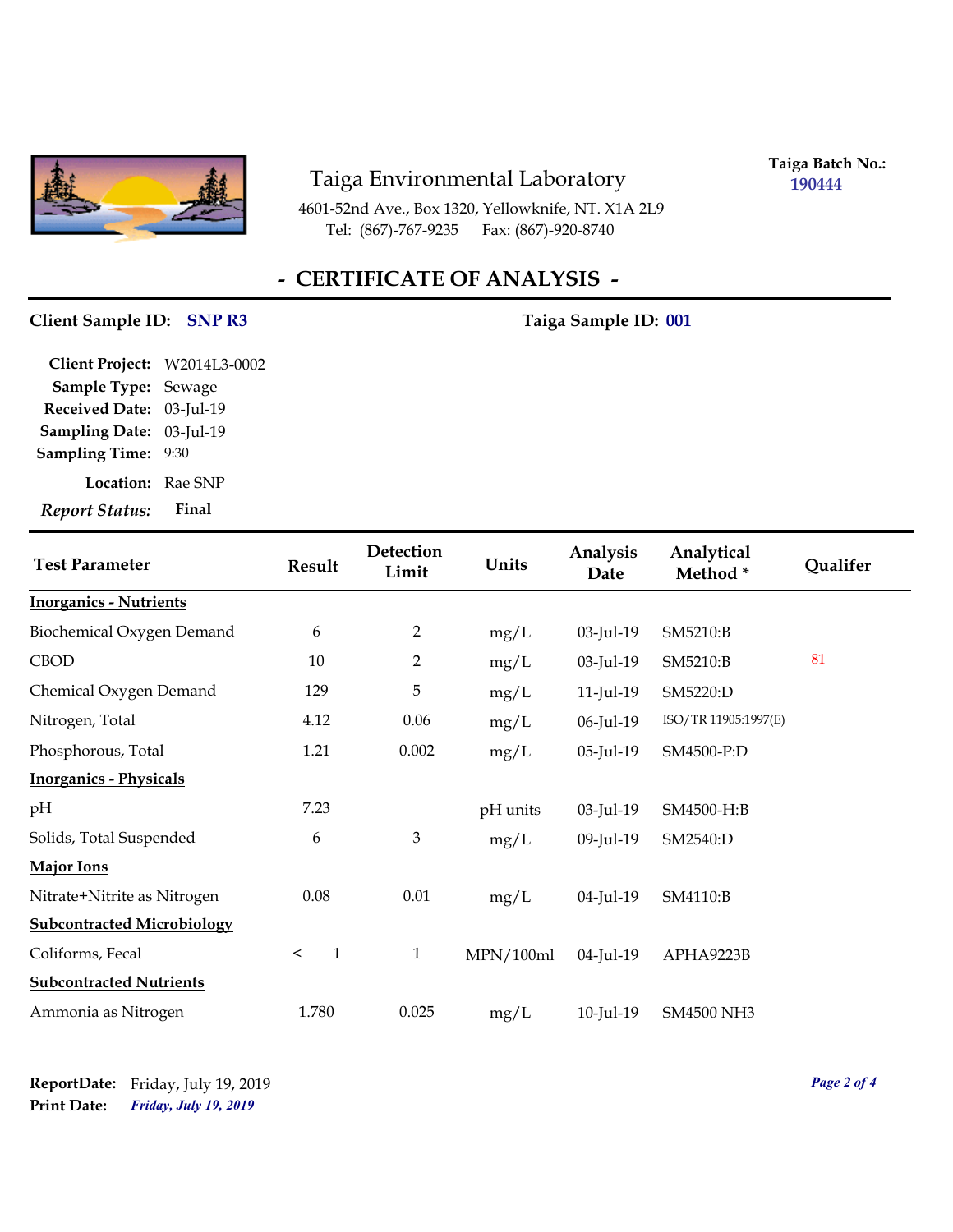

**Taiga Batch No.: 190444**

4601-52nd Ave., Box 1320, Yellowknife, NT. X1A 2L9 Tel: (867)-767-9235 Fax: (867)-920-8740

# **- CERTIFICATE OF ANALYSIS -**

## Client Sample ID: SNP R4 Taiga Sample ID: 002

| <b>Report Status:</b>        | Final |
|------------------------------|-------|
| <b>Location:</b> Rae SNP     |       |
| <b>Sampling Time: 9:30</b>   |       |
| Sampling Date: 03-Jul-19     |       |
| Received Date: 03-Jul-19     |       |
| Sample Type: Sewage          |       |
| Client Project: W2014L3-0002 |       |

| <b>Test Parameter</b>             | <b>Result</b>           | Detection<br>Limit | Units     | Analysis<br>Date | Analytical<br>Method* | Qualifer |
|-----------------------------------|-------------------------|--------------------|-----------|------------------|-----------------------|----------|
| <b>Inorganics - Nutrients</b>     |                         |                    |           |                  |                       |          |
| Biochemical Oxygen Demand         | $\overline{\mathbf{4}}$ | $\overline{2}$     | mg/L      | 03-Jul-19        | SM5210:B              |          |
| <b>CBOD</b>                       | 10                      | $\overline{2}$     | mg/L      | 03-Jul-19        | SM5210:B              | 81       |
| Chemical Oxygen Demand            | 95                      | 5                  | mg/L      | $11$ -Jul- $19$  | SM5220:D              |          |
| Nitrogen, Total                   | 1.25                    | 0.06               | mg/L      | 06-Jul-19        | ISO/TR 11905:1997(E)  |          |
| Phosphorous, Total                | 0.049                   | 0.002              | mg/L      | 05-Jul-19        | SM4500-P:D            |          |
| <b>Inorganics - Physicals</b>     |                         |                    |           |                  |                       |          |
| pH                                | 7.10                    |                    | pH units  | 03-Jul-19        | SM4500-H:B            |          |
| Solids, Total Suspended           | 60                      | $\mathfrak{Z}$     | mg/L      | 09-Jul-19        | SM2540:D              |          |
| <b>Major Ions</b>                 |                         |                    |           |                  |                       |          |
| Nitrate+Nitrite as Nitrogen       | 0.07                    | $0.01\,$           | mg/L      | 04-Jul-19        | SM4110:B              |          |
| <b>Subcontracted Microbiology</b> |                         |                    |           |                  |                       |          |
| Coliforms, Fecal                  | $\mathbf{1}$<br>$\,<\,$ | $\mathbf{1}$       | MPN/100ml | 04-Jul-19        | APHA9223B             |          |
| <b>Subcontracted Nutrients</b>    |                         |                    |           |                  |                       |          |
| Ammonia as Nitrogen               | 0.0166                  | 0.005              | mg/L      | 10-Jul-19        | <b>SM4500 NH3</b>     |          |